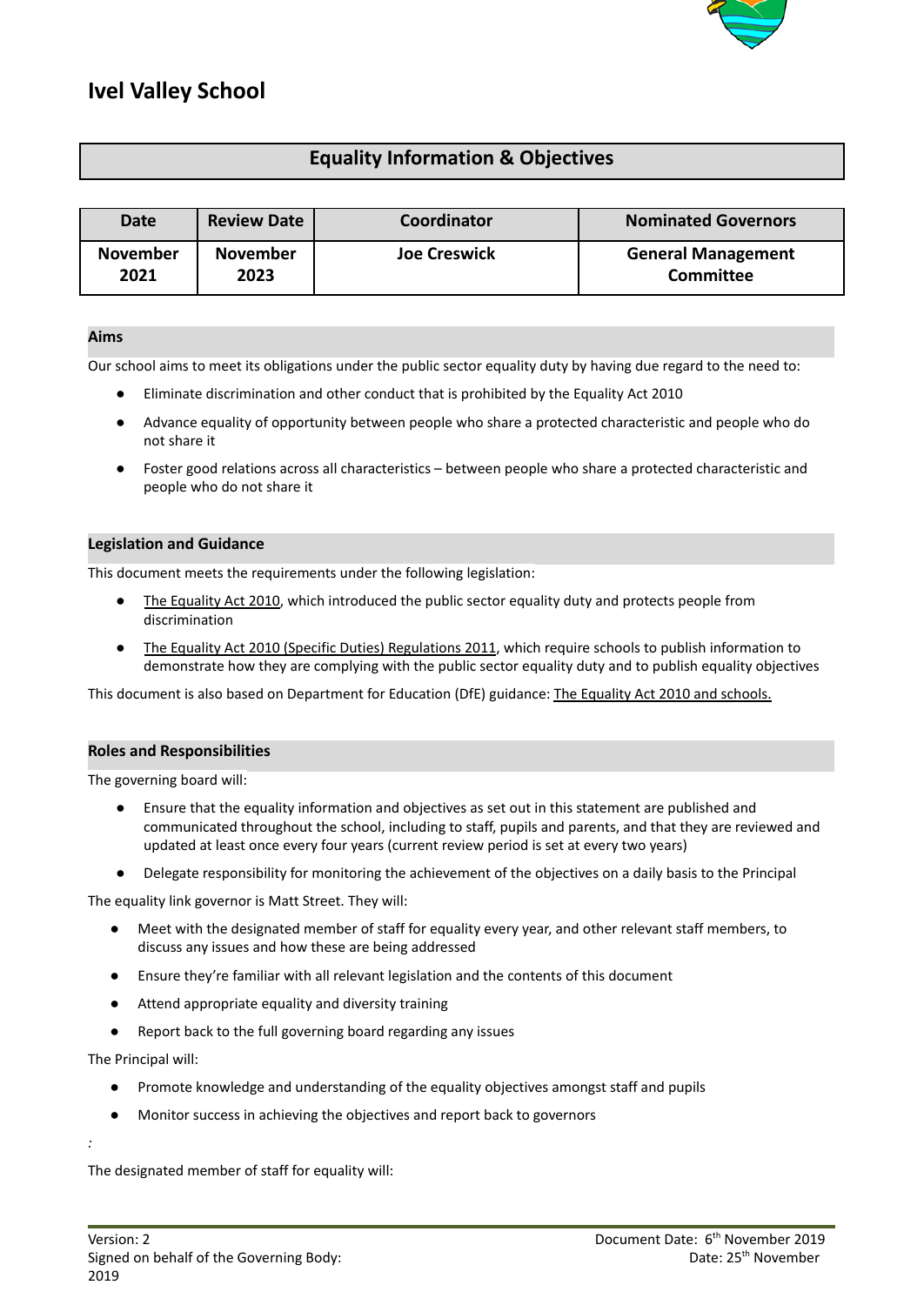- Support the Principal in promoting knowledge and understanding of the equality objectives amongst staff and pupils
- Support the Principal in identifying any staff training needs, and deliver training as necessary

All school staff are expected to have regard to this document and to work to achieve the objectives as set out in the Equality Objectives below.

#### **Eliminating discrimination**

The school is aware of its obligations under the Equality Act 2010 and complies with non-discrimination provisions.

Where relevant, our policies include reference to the importance of avoiding discrimination and other prohibited conduct.

Staff and governors are regularly reminded of their responsibilities under the Equality Act, for example during meetings. Where this has been discussed during a meeting it is recorded in the meeting minutes.

New staff receive training on the Equality Act as part of their induction, and all staff receive refresher training every spring term.

The school has a designated member of staff for monitoring equality issues, and an equality link governor. They regularly liaise regarding any issues and make senior leaders and governors aware of these as appropriate.

#### **Advancing equality of opportunity**

As set out in the DfE guidance on the Equality Act, the school aims to advance equality of opportunity by:

- Removing or minimising disadvantages suffered by people which are connected to a particular characteristic they have (e.g. pupils with disabilities and their access to parts of the building)
- Taking steps to meet the particular needs of people who have a particular characteristic (e.g. enabling Muslim pupils to pray at prescribed times)
- Encouraging people who have a particular characteristic to participate fully in any activities (e.g. encouraging all pupils to be involved in the full range of school activities and putting inclusion at the heart of the school agenda)

In fulfilling this aspect of the duty, the school will:

- Publish attainment data on the school website, under School Performance, each academic year showing how pupils with different characteristics are performing
- Analyse the above data to determine strengths and areas for improvement, implement actions in response and publish this information
- Publish further data about any issues associated with particular protected characteristics, identifying any issues which could affect our own pupils

#### **Fostering good relations**

The school aims to foster good relations between those who share a protected characteristic and those who do not share it by:

- Promoting tolerance, friendship and understanding of a range of religions and cultures through different aspects of our curriculum. This includes teaching in RE, citizenship and personal, social, health and economic (PSHE) education, but also activities in other curriculum areas. For example, as part of teaching and learning in English/reading, pupils will be introduced to literature from a range of cultures
- Working with our local community.
- Encouraging and implementing initiatives to deal with tensions between different groups of pupils within the school. For example, our school council has representatives from different year groups and is formed of pupils from a range of backgrounds. All pupils are encouraged to participate in the school's activities, such as sports clubs. We also work with parents to promote knowledge and understanding of different cultures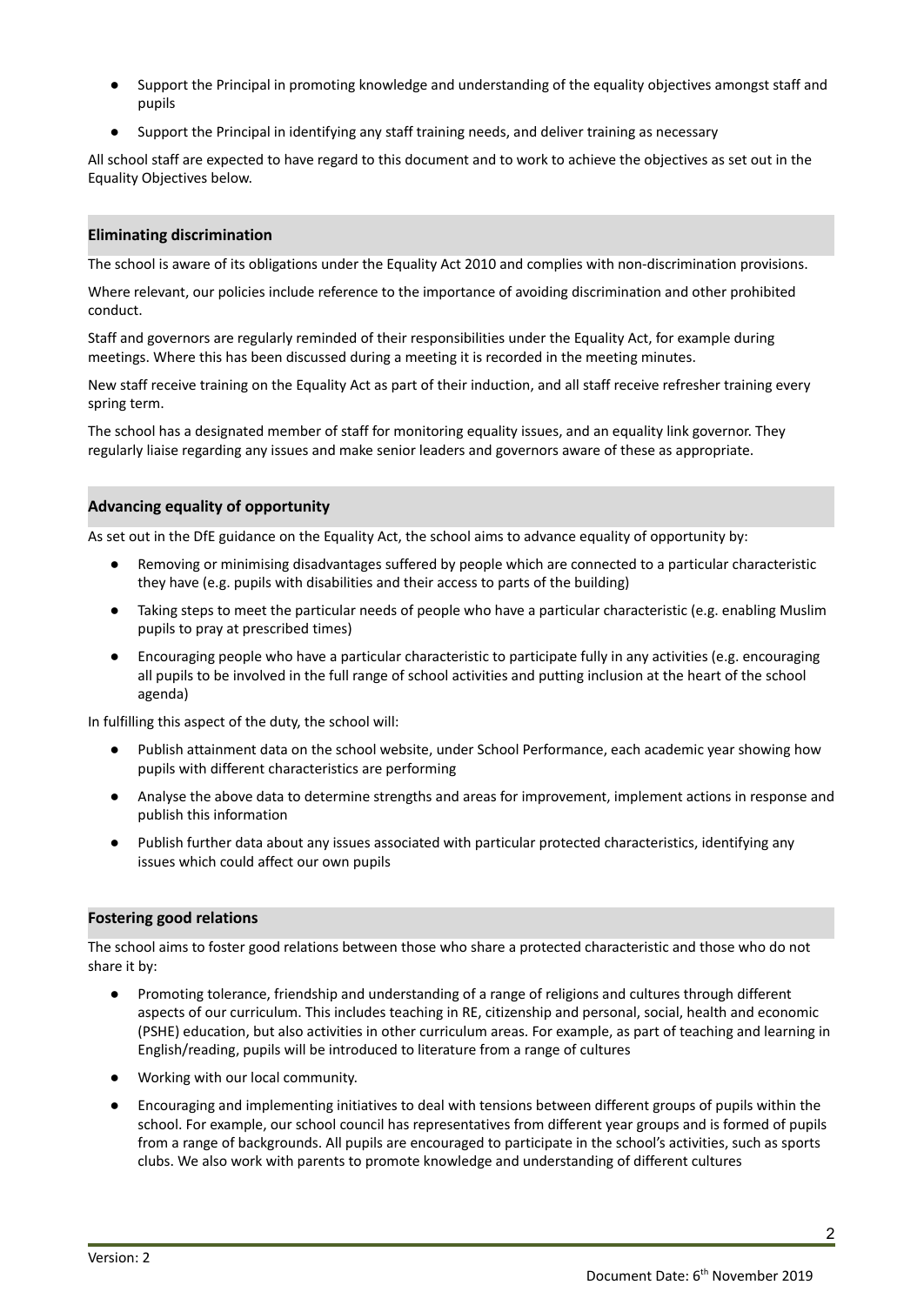As a special school we have a great deal of expertise in supporting pupils and staff with protected characteristics

#### **Equality considerations in decision-making**

The school ensures it has due regard to equality considerations whenever significant decisions are made.

The school always considers the impact of significant decisions on particular groups. For example, when a school trip or activity is being planned, the school considers whether the trip:

- Cuts across any religious holidays
- Is accessible to pupils with disabilities
- Has equivalent facilities for boys and girls

The school keeps a written record (known as an Equality Impact Assessment) to show we have actively considered our equality duties and asked ourselves relevant questions. This is recorded at the same time as the risk assessment when planning school trips and activities. The record is completed by the member of staff organising the activity and is stored electronically with the completed risk assessment.

# **Equality objectives**

Objective 1: Undertake an analysis of recruitment data and trends with regard to race, gender and disability by July *2022, and report on this to the General Management Committee of the governing board.*

Why we have chosen this objective: In order to assess whether our staff team under-represents the local community in relation to protected characteristics. We also want to examine whether there is fair access to more senior posts.

To achieve this objective we plan to: Conduct an analysis of the protected characteristics of staff as recorded in their applications (this is separated from the application form and used only for monitoring). This data will be dealt with anonymously and confidentiality will be maintained.

Progress we are making towards this objective: Equalities data are gathered during the application process and detached prior to shortlisting. This information is not available to the staff conducting shortlisting or appointing.

**Objective 2:** Engage in consultation with wheelchair users at the school site, identify areas of improvement to *accommodation.*

Why we have chosen this objective: The school accommodation is old and of poor quality. A pupil recently reported difficulties accessing some areas of the school to the Principal (for example, one of the sinks).

To achieve this objective we plan to: Engage with wheelchair users and ask them to discuss the accessibility of the school building and support the identification of inaccessible areas.

Progress we are making towards this objective: Progress towards this target: initial consultation with wheelchair users. This will be formalised further this academic year.

#### *Objective 3: Develop the school outdoor areas to improve accessibility for visually impaired pupils*

Why we have chosen this objective: *We have an increasing number of children and young people with visual* impairments attending Ivel Valley. The outdoor environment has been identified by leaders as needing improvement in *this regard.*

To achieve this objective we plan to:*Information has been sought from the visual impairment team, advice has been* received. An application was made to the Central Bedfordshire Council accessibility fund to support this but was *declined. The Principal and Business Manager will look into possible funding for this.*

**Objective 4:** Advertise all roles at Ivel Valley School with a 'Disability Confident' logo. Sign up with the DWP disability *confident scheme.*

Why we have chosen this objective: To address possible under-representation of staff with disabilities.

To achieve this objective we plan to: Sign up to the disability confident scheme and include the logo on all adverts.